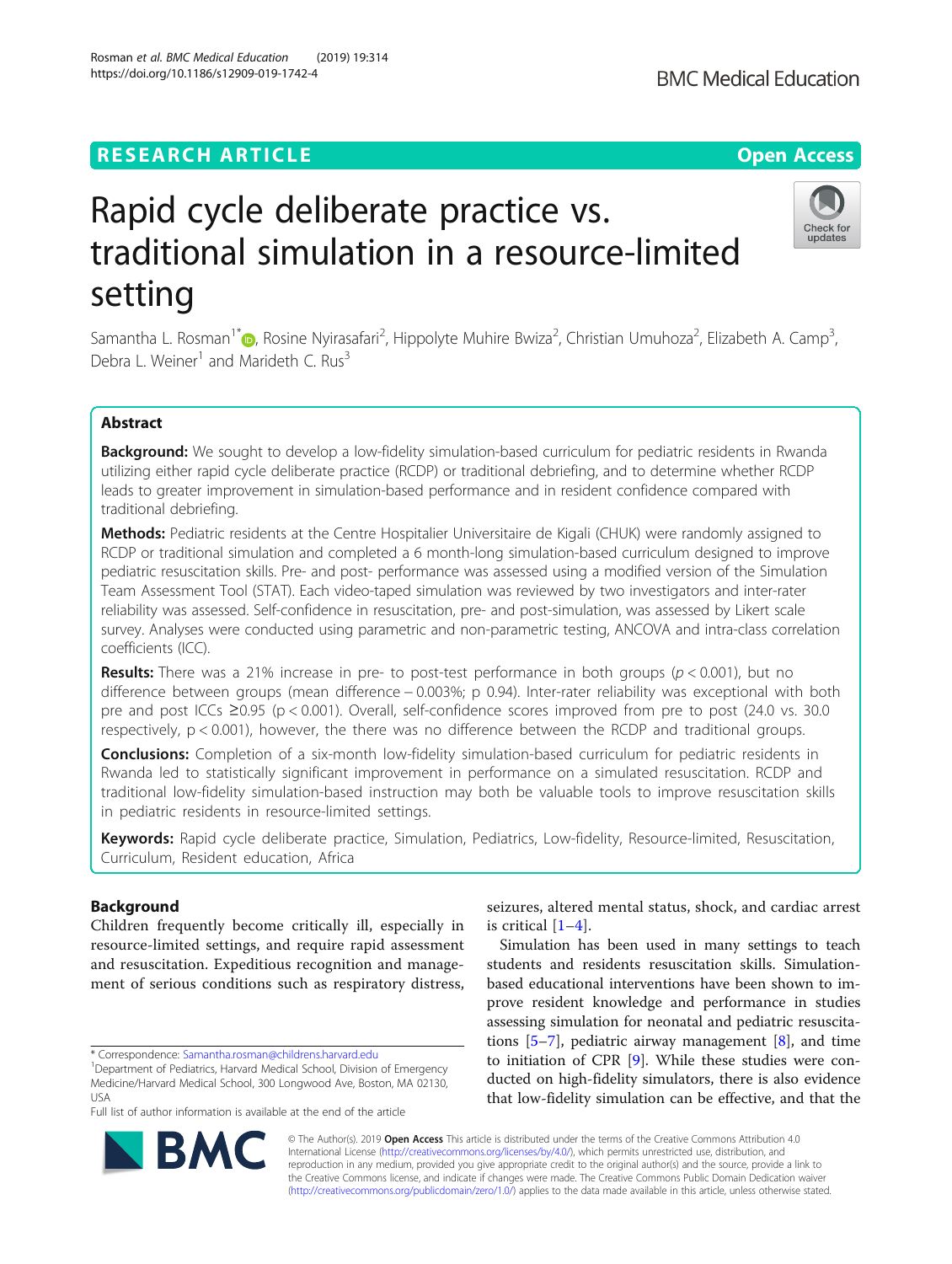transfer of learning is not dependent on the simulator fidelity [\[10](#page-7-0)]. However, there is little research to evaluate the use of low-fidelity simulation to teach complex scenarios such as management of respiratory failure, seizures, and cardiopulmonary resuscitation, particularly in pediatrics.

There are a number of studies of simulation curricula showing improved care delivery skills among physicians, nurses and allied health professionals in low-resource settings [[11](#page-7-0)–[14\]](#page-7-0) but none that we know of for pediatrics residents. Improving the resuscitation skills of pediatric residents in a global health setting where they are frequently tasked with treating critically ill children has the potential to decrease in-hospital pediatric mortality rates significantly [[4,](#page-6-0) [15](#page-7-0)].

Rapid Cycle Deliberate Practice is a simulation training technique in which a simulation is segmented into less complex parts and each individual part or skill is repeated with rapid debriefing cycles until expert performance is obtained, at which point the scenario is allowed to advance to the next step or level of difficulty [\[16,](#page-7-0) [17](#page-7-0)]. It allows for feedback to be provided and areas for improvement to be identified as mistakes are made, rather than reflectively at the end of the scenario, and allows the level of difficulty to adjust to the competency of the learner. Studies have shown significant improvement in learner skills using RCDP [\[16,](#page-7-0) [18](#page-7-0), [19](#page-7-0)]. Traditional simulation debriefing typically occurs at the end of the resuscitation with a longer period of time to reflect on performance and develop plans for modifications to use during subsequent resuscitations [[20\]](#page-7-0).

The aim of this study to compare self-confidence in resuscitation skills and technical performance in simulated pediatric resuscitations of residents trained with a simulation-based curriculum utilizing traditional simulation debriefing to those trained utilizing RCDP.

## Methods

This study was conducted at Centre Hospitalier Universitaire de Kigali (CHUK) [\[21](#page-7-0)]. CHUK is the main academic and referral hospital for the country of Rwanda that serves as one of two main teaching hospitals for the University of Rwanda. In 2015, the Pediatric Department admitted 2242 patients with a mortality rate of 10.4%. There had been a traditional simulation program that most post-graduate year (PGY) 2–4 residents had participated in prior to the start of the study without a formal curriculum or case set. RCDP had not been utilized previously.

All Rwandan pediatric residents at CHUK who consented to participate in the study were eligible. While participation in the simulation sessions was a requirement of the resident curriculum, residents were able to decide whether or not to allow their data to be analyzed for purposes of this study. We enrolled a total of 51

pediatrics residents out of a total of 52 eligible residents with one resident declining participation. Using the expected sample size of  $52$  (alpha = 0.05; power = 0.80), the smallest detectable mean difference was determined to be 0.09, with a corresponding experimental group mean of 0.30.

Pediatric residents were divided by post-graduate year group and then randomized within each group using a random number generator ([randomization.com](http://randomization.com) generator #1) assigning each resident to one of two simulation curriculum groups (RCDP or traditional simulation). Given odd numbers within year groups we ended up with slightly imbalanced groups with 27 assigned to RCDP and 24 assigned to traditional.

Residents completed a six-month long simulationbased curriculum designed to improve pediatric resuscitation skills. Four cases were developed for each of three categories: shock, respiratory failure, and cardiac arrest. Between January and June 2015 residents participated in zero to five 1-h simulation sessions over the 6-month period with an average of 2.7 sessions per resident. Simulations teaching sessions were held 2–3 times per week to enable participation of all residents rotating at CHUK but due to rotation schedules there were 3 residents who did not rotate at CHUK at all during our curriculum period. We attempted to change case-type by month but due to resident rotation schedules each resident completed different cases within those categories and did not necessarily complete a case in each category.

All simulation teaching sessions for both the RCDP and traditional were conducted by the same instructor board certified in the U.S. in Pediatric Emergency Medicine (SLR) in partnership with a Rwandan pediatric senior resident (HMB, CU or RN). Residents received instruction for cases based on the assigned group. For RCDP cases, residents participated in several rounds, which each round becoming more complex than the previous. RCDP sessions were paused after each round to allow immediate feedback and repeat performance before continuing to the next round. For traditional debriefing cases, residents completed the full case before debriefing. The final, most complex round of the RCDP case was used, with minimal modifications, as the full case for the traditional group. (see Additional Items Additional files [3](#page-6-0) and [4](#page-6-0) for sample RCDP and traditional cases).

Our study used low- to mid-fidelity simulation utilizing a Simulaids® Pediatric ALS Trainer mannequin and the Laederal® ALS Baby mannequin. We had basic intubation equipment and a bag mask ventilator. We had AED pads but no AED simulator. We did not have IVs or IOs to place so obtaining vascular access was verbalized with IO technique specifically verbalized if this was the chosen route of access. We used empty syringes to simulate medications and boluses. We used the SimMonitor ipad/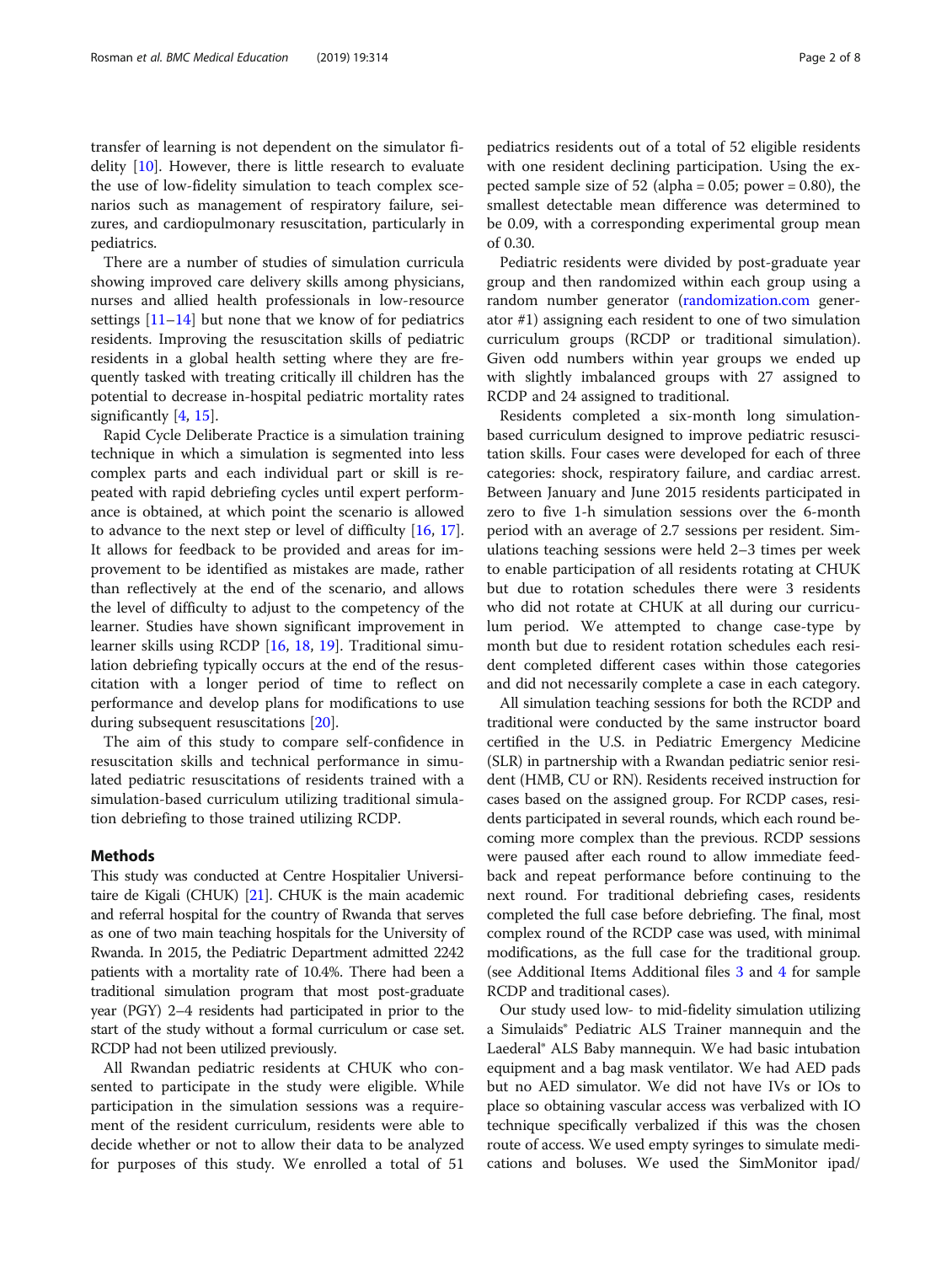iphone app which can be controlled via Bluetooth<sup>®</sup> to provide patient monitoring feedback.

Residents participated in a pre- and post-intervention simulation with performance evaluated using a modified version of the Simulation Team Assessment Tool (STAT), a tool designed to evaluate team performance in simulated pediatric resuscitations (Additional files [1](#page-6-0) and [2](#page-6-0)) [[22\]](#page-7-0). This tool was modified to reflect differences in resources in our setting, both in terms of supplies and team size. Our modified 65 item tool used a standardized grading schematic to assess the following domains: Basic (history, assessment, access, etc.), Airway & Breathing (assessment, airway and bag-mask ventilation, and intubation skills), Circulation (assessment, fluid resuscitation, CPR and arrhythmias), and Team Management Tasks. Each item received a score of 0–2, with the scores for each item added to determine the total score for each resident's performance. Pre- and post-intervention resuscitation scenarios were videotaped to allow for scoring by an observer (MCR) who was blinded by group with the in-person unblinded observer (SLR) scores used only to assess for inter-observer reliability.

Residents also completed basic demographic information, a pre- and post-intervention subjective self-assessment of their resuscitation skills using a five point Likert scale ranging from  $1 = not$  at all confident to  $5 = very$  confident, I have mastered this skill and could teach it to others, and satisfaction with the simulation curriculum using a five point Likert scale ranging from 1 (not helpful) to 5 (exceptionally helpful).

This study was approved by the Boston Children's Hospital, Baylor College of Medicine, and Centre Hospitalier Universitaire de Kigali Internal Review Boards.

## Statistical analysis

Continuous variable distributions were assessed to determine the appropriate statistical test for analysis. When assessing distribution for the demographic variables, both factors (years practiced and pediatric training in months) were found to be skewed and therefore non-parametric (Mann-Whitney) testing was utilized with median and interquartile ranges reported. For categorical variables, the Pearson Chi-Square test was used unless cell values were less than five, then the Fisher's Exact Test was utilized. The distributions of the pre- and post-STAT grading scores were normally distributed as determined by the Shapiro-Wilk Test of Normality. Both pre- and postevaluation scores were normally distributed therefore parametric testing (paired and independent t-test) was used for analysis. The groups mean and standard deviations were reported. In addition to the two tests, a univariate linear model was created to adjust for pre-test scores.

Before the ANCOVA analysis was conducted, a pre-analysis with an interaction term was created to determine if the homogeneity of slopes assumption was violated. ANCOVA adjusted post evaluation means were used for differences among groups on their pre-evaluations, because these differences are likely to occur within groups.

To determine the inter-rater reliability of the STAT continuous score, an intra-class correlation coefficient (ICC) was calculated. The analysis parameters were a two-way mixed model for fixed raters with an absolute agreement between raters. An ICC  $\geq$  0.8 was considered an acceptable agreement.

Self-confidence was assessed during the pre- and postintervention time frames in both groups. Non-parametric testing was utilized to analyze the ordinal data, the Sign test for matched pairs and the Mann-Whitney test for independent groups. Satisfaction with the curriculum was assessed in the post-intervention survey. Even though the satisfaction data was Likert-based, only 2 categories were selected by respondents so a chi-square, unadjusted odds ratio and a Mann-Whitney test were used.

Statistical significance was defined as p-value< 0.05 All analyses were conducted using the Statistical Package for Social Science, version 24 (IBM Corp., Armonk, NY).

## Results

Demographics were not significantly different in the RCDP and traditional simulation groups (Table [1\)](#page-3-0). Due to technical issues with recording of simulation testing performance that prevented our blinded observer from rating all simulation testing sessions a total of 23 residents were used for final analysis with 13 in the traditional group and 20 in the RCDP group. Performance, as measured by the STAT score, increased significantly (*p* < 0.001) between pre-evaluation ( $\bar{x} = 0.45 \ (\pm 0.12)$ ) and post-evaluation ( $\bar{x} = 0.67 \ (\pm 0.12)$ ) for all residents as a group as well as by study group (Table [2\)](#page-3-0) without significant difference in % change in STAT score between RCDP and traditional groups ( $\overline{x}$  = -0.003 (95%CI- $(0.08 - 0.08); p = 0.94$  (Table [3\)](#page-4-0).

Pre-analysis with an interaction term to determined that the homogeneity of slopes assumption was not violated with the resulting p-value not significant (p-value = 0.52),. Results from the ANCOVA analysis show that the population adjusted means are equal  $(F = 0.06; p$ value =  $0.81$ ; partial eta squared =  $0.002$ ). With a partial eta square of 0.002, there is little to no relationship between study group and post-test when controlling for pre-test results.

Inter-rater reliability was excellent for pre-  $(ICC = 0.95)$ (95% CI 0.90–0.98); p-value< 0.001) and post- (ICC = 0.96 (95% CI 0.93–0.98); p-value< 0.001) evaluation scores.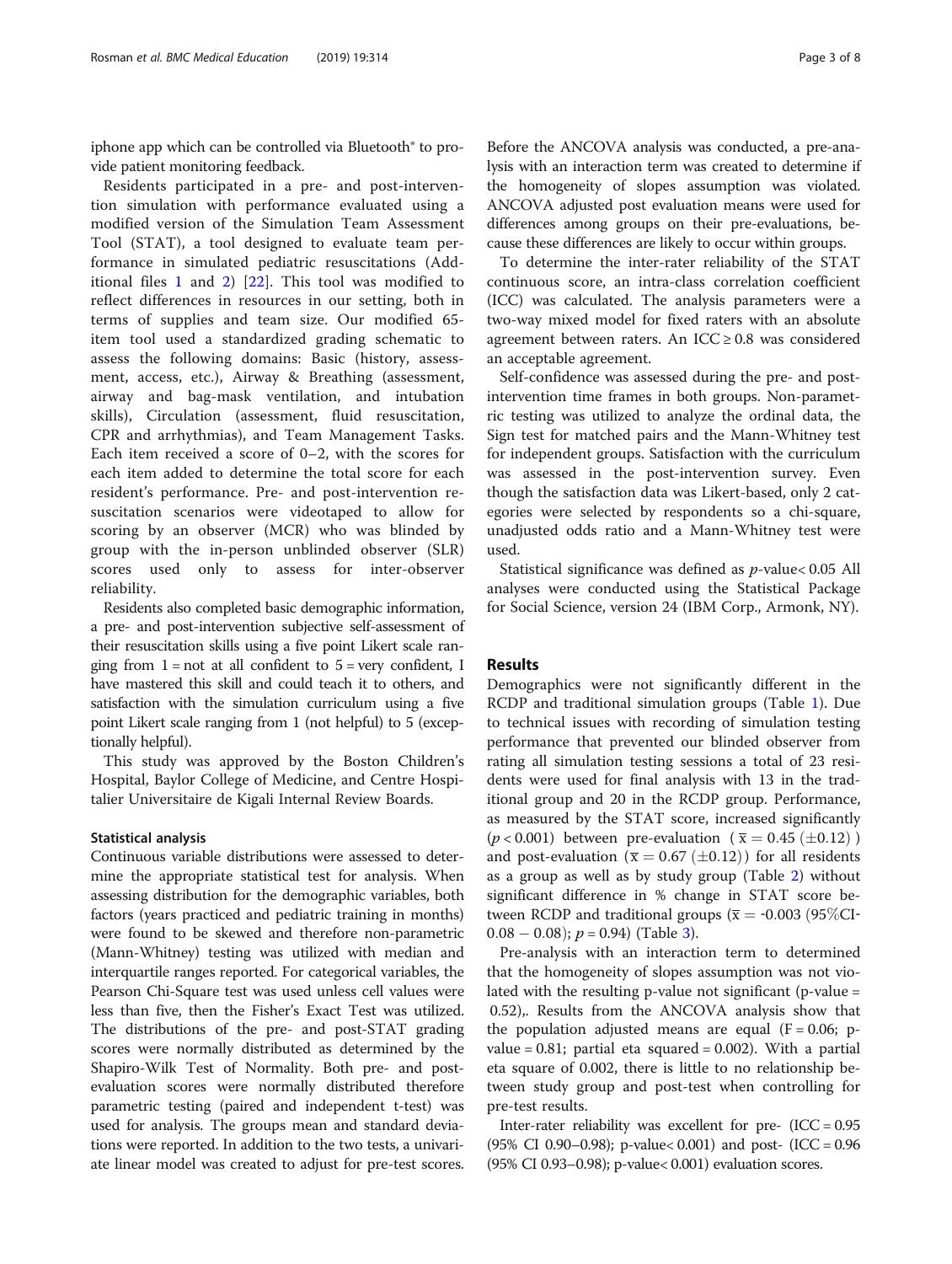|                          | Traditional<br>$N = 13(39.4\%)$<br>N (%) or Median (IQR) | RCDP<br>$N = 20(60.6\%)$<br>N (%) or Median (IQR | p-value           |
|--------------------------|----------------------------------------------------------|--------------------------------------------------|-------------------|
| Residency Level          |                                                          |                                                  |                   |
| L                        | 3(23.1)                                                  | 6(30.0)                                          | 0.60              |
| Ш                        | 4(30.8)                                                  | 4(20.0)                                          |                   |
| $\parallel \parallel$    | 6(46.2)                                                  | 8 (40.0)                                         |                   |
| $\mathsf{IV}$            | 0(0.0)                                                   | 2(10.0)                                          |                   |
| Years of Practice        | 2.0 (2.0, 3.50)                                          | 2.0 (1.50, 3.0)                                  | 0.23              |
| Medical School           |                                                          |                                                  |                   |
| UR                       | 12 (92.3)                                                | 16 (80.0)                                        | 0.63 <sup>a</sup> |
| Other                    | 1(7.7)                                                   | 4(20.0)                                          |                   |
| Taken BLS                |                                                          |                                                  |                   |
| No                       | 2(15.4)                                                  | 8(40.0)                                          | 0.25 <sup>a</sup> |
| Yes                      | 11 (84.6)                                                | 12 (60.0)                                        |                   |
| Taken PALS               |                                                          |                                                  |                   |
| No                       | 7(53.8)                                                  | 8(40.0)                                          | 0.44              |
| Yes                      | 6(46.2)                                                  | 12 (60.0)                                        |                   |
| Taken ETAT               |                                                          |                                                  |                   |
| No                       | 3(23.1)                                                  | 2(10.0)                                          | 0.36 <sup>a</sup> |
| Yes                      | 10 (76.9)                                                | 18 (90.0)                                        |                   |
| <b>ETAT Instructor</b>   |                                                          |                                                  |                   |
| No                       | 11 (84.6)                                                | 19 (95.0)                                        | 0.55a             |
| Yes                      | 2(15.4)                                                  | 1(5.0)                                           |                   |
| PED Months               |                                                          |                                                  |                   |
| 0                        | 6(46.2)                                                  | 8 (40.0)                                         | 0.63              |
| 1                        | 5(38.5)                                                  | 6(30.0)                                          |                   |
| $\overline{2}$           | 2(15.4)                                                  | 6(30.0)                                          |                   |
| Number of Resuscitations |                                                          |                                                  |                   |
| $0 - 10$                 | 6(46.2)                                                  | 13 (68.4)                                        | 0.21              |
| $\geq$ 11                | 7(53.8)                                                  | 6(31.6)                                          |                   |

<span id="page-3-0"></span>Table 1 Demographic Comparisons RDCP vs. Traditional Simulation Training Groups  $(N = 33)$ 

RDCP rapid cycle deliberate practice, UR University of Rwanda, BLS basic life support, PALS pediatric advanced life support, ETAT emergency triage assessment and treatment, PED Pediatric Emergency Department  $a$  p value was calculated using Fisher's Exact Test for tables with a cell value < 5

All self-confidence scores either increased by one point or remained the same after the intervention. Overall and in the RCDP group, all self-confidence items and the total score were significantly increased from pre- to post-testing (Table [4\)](#page-4-0). Within the traditional group, placing an IO line, bag valve mask (BVM) management and chest compressions were significantly increased in pre- vs. post-testing (Table [4\)](#page-4-0). All total Likert scores significantly increased after the intervention, overall and in both study groups (Table [4](#page-4-0)). When comparisons in self-confidence were made between groups and stratified on pre- and post-testing, no significant differences were found (Table [5\)](#page-5-0). However, there was a trend towards a greater improvement in the RCDP group with a 3-point increase from pre- to postself-confidence in the traditional group and a 6-point increase in the RDCP group. Overall, there is a significant difference between pre- and post- self-evaluation scores, but the study groups had no effect on selfconfidence.

Both groups rated their respective training high (very to exceptionally), with the RCDP group having a slightly higher percentage of extremely helpful compared to the traditional group (68.4% vs 61.5%, respectively); however it was not statistically significant (p-value = 0.69) due to the small sample size (results not shown).

## **Discussion**

Our results demonstrate that low fidelity simulation in a resource-limited setting utilizing both traditional debriefing and RCDP as instruction techniques can result in significant improvement in pediatric resident performance on simulated resuscitations. Our results also demonstrated improved self confidence in resuscitation skills in both groups. This is one of the first studies demonstrating an effective use of low-fidelity simulation to teach complex resuscitation skills in pediatric residents rather than more basic resuscitation steps such as those taught in Helping Babies Breathe or other simulation-based curricula. This is a promising finding and we hope will lead to further studies and eventual incorporation of simulationbased education into many resource-limited settings to teach complex medical management scenarios and resuscitation performance.

We did not demonstrate a difference in post-simulation performance between the RCDP and traditional simulation debriefing groups in overall performance, though this may have been due to our sample size limiting our power.

**Table 2** Comparison of Paired Pre- and Post- STAT Scores Stratified by Study Groups ( $N = 33$ )

| Groups      | Pre-Evaluation Percent Mean<br>$(\pm SD)$ | Post-Evaluation Percent Mean<br>$(\pm SD)$ | Post-Pre Evaluation Percent Difference<br>Mean | 95% Confidence<br>Interval | p-<br>value <sup>a</sup> |
|-------------|-------------------------------------------|--------------------------------------------|------------------------------------------------|----------------------------|--------------------------|
| Overall     | 0.45(0.12)                                | 0.67(0.12)                                 | 0.21                                           | $0.17 - 0.25$              | < 0.001                  |
|             | Traditional 0.47 (0.10)                   | 0.68(0.11)                                 | 0.21                                           | $0.14 - 0.28$              | < 0.001                  |
| <b>RCDP</b> | 0.44(0.13)                                | 0.66(0.13)                                 | 0.21                                           | $0.16 - 0.26$              | < 0.001                  |

<sup>a</sup> P-value was calculated using the Paired t-Test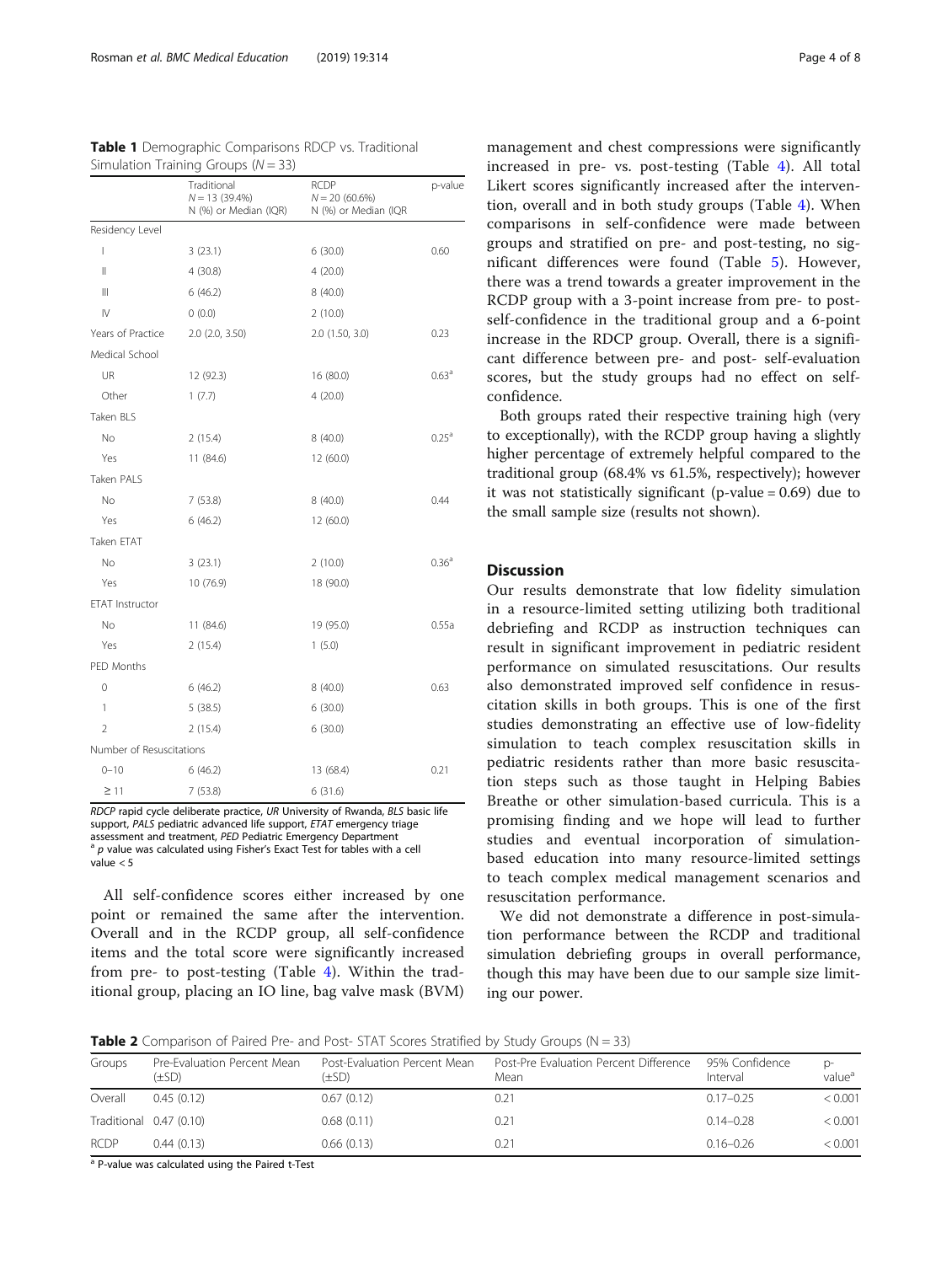<span id="page-4-0"></span>**Table 3** Mean Percent Differences of Pre- and Post- STAT Test Scores between Study Groups ( $N = 33$ )

| Traditional Group<br>Percent Mean (±SD) | <b>RCDP</b><br>Percent Mean (±SD) | Mean Percent Difference | 95% CI         | p-value <sup>d</sup> |
|-----------------------------------------|-----------------------------------|-------------------------|----------------|----------------------|
| 0.21(0.11)                              | 0.21(0.11)                        | $-0.003$                | $-0.08 - 0.08$ | 0.94                 |

 $STAT$  simulation team assessment tool<br><sup>a</sup> p-value was calculated using the Independent t-Test

Resident self-confidence in resuscitation skills was not significantly different between the two groups but we did see a trend towards greater improvement in the RCDP group. This may reflect the increased number of opportunities to repeat skills and performance following feedback. Further study with a larger sample size is needed to better explore whether this trend is significant and whether it translates into differential performance in a clinical setting.

|  |  | Table 4 Comparison of Pre- and Post-Test Self-Confidence using Likert-Scale <sup>c</sup> Paired Data |  |  |
|--|--|------------------------------------------------------------------------------------------------------|--|--|
|  |  |                                                                                                      |  |  |

| Confidence in ability to:                         | Pre-Test<br>Median (IQR) | Post-Test<br>Median (IQR) | p-value <sup>a</sup> |
|---------------------------------------------------|--------------------------|---------------------------|----------------------|
| Overall $(N = 33)$                                |                          |                           |                      |
| Place IO line                                     | $3.0$ $(3.0, 4.0)$       | 4.0 (3.50, 4.0)           | < 0.001              |
| Manage BVM ventilation                            | $4.0$ $(3.50, 4.0)$      | $4.0$ $(4.0, 5.0)$        | 0.001                |
| Intubate                                          | $3.0$ $(1.0, 3.0)$       | $3.0$ $(3.0, 4.0)$        | < 0.001              |
| Perform chest compressions                        | $4.0$ $(3.0, 4.0)$       | $5.0$ (4.0, 5.0)          | < 0.001              |
| Evaluate a rhythm strip                           | $3.0$ $(2.0, 3.0)$       | $3.0$ $(3.0, 4.0)$        | < 0.001              |
| Use an AED or defibrillator                       | $2.0$ $(1.0, 3.0)$       | $3.0$ $(2.0, 4.0)$        | < 0.001              |
| Lead resuscitation team w/good pulseb             | $3.0$ $(3.0, 4.0)$       | $4.0$ $(4.0, 4.0)$        | < 0.001              |
| Lead resuscitation team w/cardiac arrest          | $3.0$ $(3.0, 4.0)$       | $4.0$ $(3.0, 4.0)$        | < 0.001              |
| Total Likert Scoreb                               | 24.0 (21.0, 28.75)       | 30.0 (27.0, 34.0)         | < 0.001              |
| Traditional Group ( $n = 13$ )                    |                          |                           |                      |
| Place IO line                                     | $4.0$ $(3.0, 4.0)$       | 4.0 (4.0, 4.50)           | 0.13                 |
| Manage BVM ventilation                            | $4.0$ $(4.0, 4.0)$       | 4.0 (4.0, 4.50)           | 0.25                 |
| Intubate                                          | $3.0$ $(2.0, 3.0)$       | $4.0$ $(3.0, 4.0)$        | 0.01                 |
| Perform chest compressions                        | $4.0$ $(3.50, 4.0)$      | $5.0$ (4.0, 5.0)          | 0.07                 |
| Evaluate a rhythm strip                           | $3.0$ $(2.0, 3.0)$       | $3.0$ $(3.0, 4.0)$        | 0.04                 |
| Use an AED or defibrillator                       | $2.0$ $(1.50, 3.0)$      | $3.0$ $(2.50, 4.0)$       | 0.04                 |
| Lead resuscitation team w/good pulse <sup>b</sup> | $3.50$ $(3.0, 4.0)$      | $4.0$ $(4.0, 4.0)$        | 0.02                 |
| Lead resuscitation team w/cardiac arrest          | $3.0$ $(2.50, 4.0)$      | $4.0$ $(3.0, 4.0)$        | 0.03                 |
| Total Likert Score <sup>b</sup>                   | 26.0 (21.75, 28.75)      | 30.0 (27.25, 31.75)       | < 0.001              |
| $RCDP$ Group ( $n = 20$ )                         |                          |                           |                      |
| Place IO line                                     | $3.0$ $(3.0, 4.0)$       | $4.0$ $(3.0, 4.0)$        | 0.01                 |
| Manage BVM ventilation                            | $4.0$ $(3.0, 4.0)$       | 4.50(4.0, 5.0)            | 0.01                 |
| Intubate                                          | 2.50(1.0, 3.0)           | $3.0$ (2.25, 4.0)         | < 0.001              |
| Perform chest compressions                        | 4.0 (3.0, 4.75)          | $5.0$ (4.0, 5.0)          | < 0.001              |
| Evaluate a rhythm strip                           | $2.0$ $(2.0, 3.0)$       | $3.0$ $(2.25, 4.0)$       | < 0.001              |
| Use an AED or defibrillator                       | $2.0$ (1.0, 2.75)        | $3.0$ $(2.0, 4.0)$        | 0.003                |
| Lead resuscitation team w/good pulse              | $3.0$ $(3.0, 4.0)$       | 4.0 (3.25, 4.75)          | 0.002                |
| Lead resuscitation team w/cardiac arrest          | 3.0 (3.0, 3.75)          | $4.0$ $(3.0, 4.0)$        | 0.01                 |
| Total Likert Score                                | 23.0 (20.25, 28.75)      | 29.0 (26.25, 34.0)        | < 0.001              |

<sup>a</sup> p-value was calculated using the Sign Test

b One value is missing for this variable

 $c$  Likert-scale: 1 = not at all confident; 2 = slightly confident, I am able to initiate the skill but would prefer assistance or direction; 3 = somewhat confident, I am able to perform the skill well but would prefer some assistance or direction; 4 = confident, I am able to perform the skill well without assistance; and 5 = very confident, I have mastered this skill and could teach it to others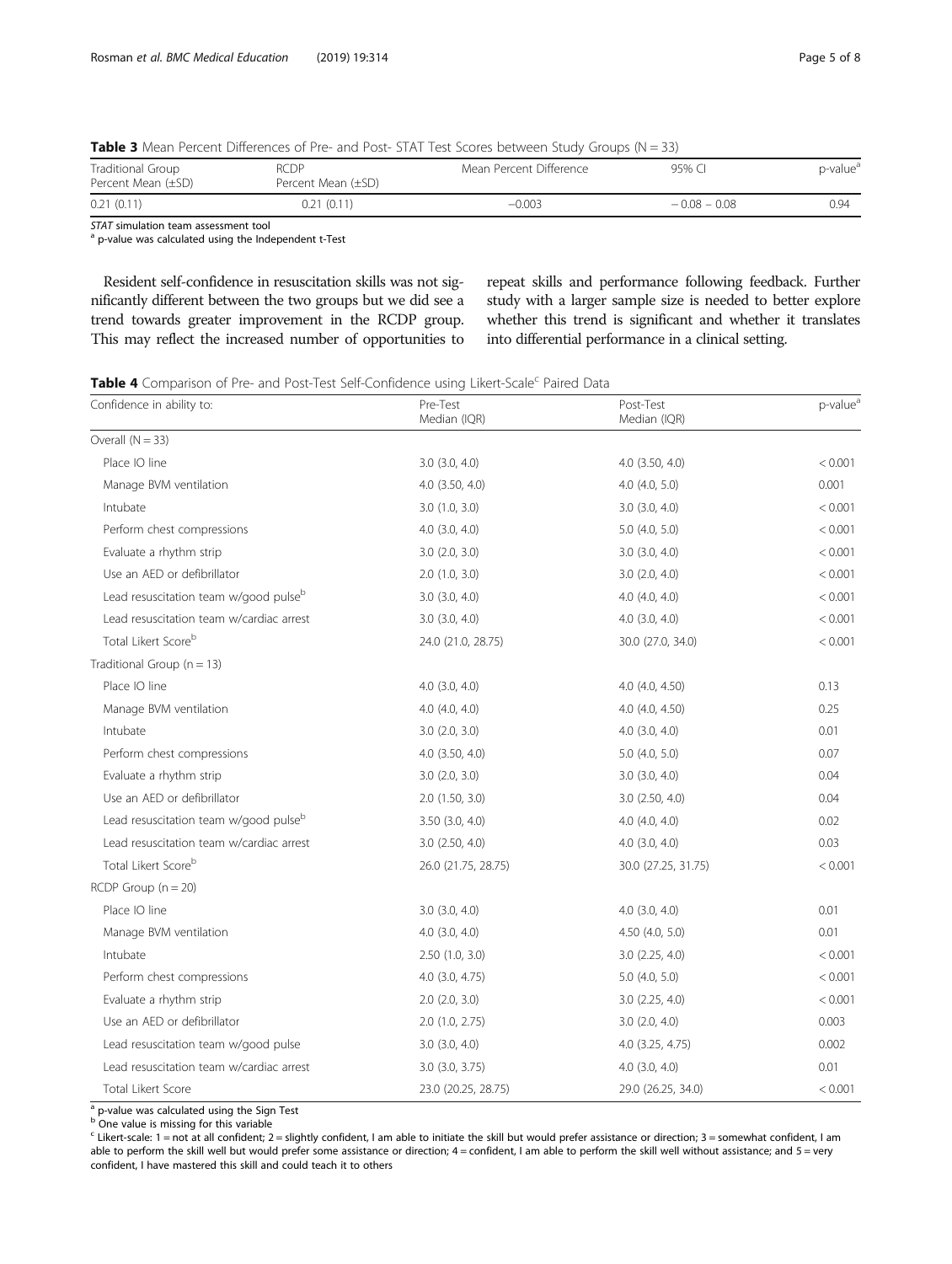<span id="page-5-0"></span>

|  |  |  | Table 5 Comparison of Traditional and RCDP Self-Confidence using Pre- and Post-Test Likert Scale <sup>c</sup> |
|--|--|--|---------------------------------------------------------------------------------------------------------------|
|  |  |  |                                                                                                               |

| Companion of magnetical and nepthod mached ability included obtained enterto beate<br>Confidence in ability to: | <b>Traditional Group</b><br>$N = 13$ | <b>RCDP Group</b><br>$N = 20$ | p-value <sup>a</sup> |
|-----------------------------------------------------------------------------------------------------------------|--------------------------------------|-------------------------------|----------------------|
|                                                                                                                 | Median (IQR)                         | Median (IQR)                  |                      |
| Pre-Test                                                                                                        |                                      |                               |                      |
| Place IO line                                                                                                   | $4.0$ $(3.0, 4.0)$                   | $3.0$ $(3.0, 4.0)$            | 0.14                 |
| Manage BVM ventilation                                                                                          | $4.0$ $(4.0, 4.0)$                   | $4.0$ $(3.0, 4.0)$            | 0.40                 |
| Intubate                                                                                                        | $3.0$ $(2.0, 3.0)$                   | 2.50(1.0, 3.0)                | 0.28                 |
| Perform chest compressions                                                                                      | $4.0$ $(3.50, 4.0)$                  | $4.0$ $(3.0, 4.75)$           | 0.97                 |
| Evaluate a rhythm strip                                                                                         | $3.0$ $(2.0, 3.0)$                   | $2.0$ $(2.0, 3.0)$            | 0.43                 |
| Use an AED or defibrillator                                                                                     | $2.0$ (1.50, 3.0)                    | $2.0$ (1.0, 2.75)             | 0.27                 |
| Lead resuscitation team w/good pulse                                                                            | $4.0$ $(3.0, 4.0)$                   | $3.0$ $(3.0, 4.0)$            | 0.65                 |
| Lead resuscitation team w/cardiac arrest                                                                        | 3.0(2.50, 4.0)                       | $3.0$ $(3.0, 3.75)$           | 0.86                 |
| Total Likert Score                                                                                              | 27.0 (22.50, 29.0)                   | 23.0 (20.25, 28.75)           | 0.39                 |
| Post-Test                                                                                                       |                                      |                               |                      |
| Place IO line                                                                                                   | $4.0$ $(4.0, 4.50)$                  | $4.0$ $(3.0, 4.0)$            | 0.43                 |
| Manage BVM ventilation                                                                                          | $4.0$ $(4.0, 4.50)$                  | 4.50(4.0, 5.0)                | 0.33                 |
| Intubate                                                                                                        | $4.0$ $(3.0, 4.0)$                   | $3.0$ $(2.25, 4.0)$           | 0.50                 |
| Perform chest compressions                                                                                      | $5.0$ (4.0, 5.0)                     | $5.0$ (4.0, 5.0)              | 0.83                 |
| Evaluate a rhythm strip                                                                                         | $3.0$ $(3.0, 4.0)$                   | $3.0$ $(2.25, 4.0)$           | 0.92                 |
| Use an AED or defibrillator                                                                                     | $3.0$ $(2.50, 4.0)$                  | $3.0$ $(2.0, 4.0)$            | 0.83                 |
| Lead resuscitation team w/good pulseb                                                                           | $4.0$ $(4.0, 4.0)$                   | $4.0$ $(3.25, 4.75)$          | 0.97                 |
| Lead resuscitation team w/cardiac arrest                                                                        | $4.0$ $(3.0, 4.0)$                   | $4.0$ $(3.0, 4.0)$            | 0.98                 |
| Total Likert Scoreb                                                                                             | 30.0 (27.25, 31.75)                  | 29.0 (26.25, 34.0)            | 0.98                 |

a p-value was calculated using the Mann-Whitney Test

b One value is missing for this variable

 $c$  Likert scale: 1 = not at all confident; 2 = slightly confident, I am able to initiate the skill but would prefer assistance or direction; 3 = somewhat confident, I am able to perform the skill well but would prefer some assistance or direction;  $4 =$  confident, I am able to perform the skill well without assistance; and  $5 =$  very confident, I have mastered this skill and could teach it to others

It is unknown whether there is a difference in the length of time it takes to achieve proficiency with teaching RCDP or traditional simulation teaching skills. As we spread this more broadly within resource-limited settings and train new simulation facilitators this could result in a significant impact on debriefing quality and resultant skill acquisition. Further study comparing results when the two techniques are facilitated by novice instructors will be critical as these simulations are more widely disseminated as a learning tool to new institutions and settings without simulation experience.

High-fidelity simulation with heightened realism has been shown to be more effective at improving performance in multiple studies [\[23,](#page-7-0) [24](#page-7-0)]. While our study did not compare high-fidelity or realism to our lower fidelity/realism simulation, it did demonstrate that low-fidelity simulation can result in significant improvement in even complex clinical resuscitation scenarios. High-fidelity simulators are quite expensive and cost-prohibitive for most low- and even middle-income country settings. Therefore, the demonstration that low-fidelity simulation can be an effective learning tool is valuable, and we hope will result in more studies using low-fidelity, inexpensive simulators to disseminate simulation teaching to physician trainees worldwide.

## Limitations

Our study was a single-site study with sample size limited by the number of rotating residents at CHUK during the intervention period. This was further limited by a loss of a significant number of resident performance due to technical issues involved in performing such a study in a resource-limited setting. There is no reason to think that these data were lost preferentially in one type of performance than another. There was sufficient power (100%) overall and within study groups when comparing pre and post-test scores (paired) due to the approximate 20% difference. However, when analyzing the mean percent differences between groups, there was not sufficient power (5%) due to their similarity. Future studies with a larger sample size may allow more subtle differences in performance between the two intervention groups to be detected. No validated simulation assessment tool exists for resource-limited settings. Therefore, we adapted the STAT tool to reflect changes in our setting including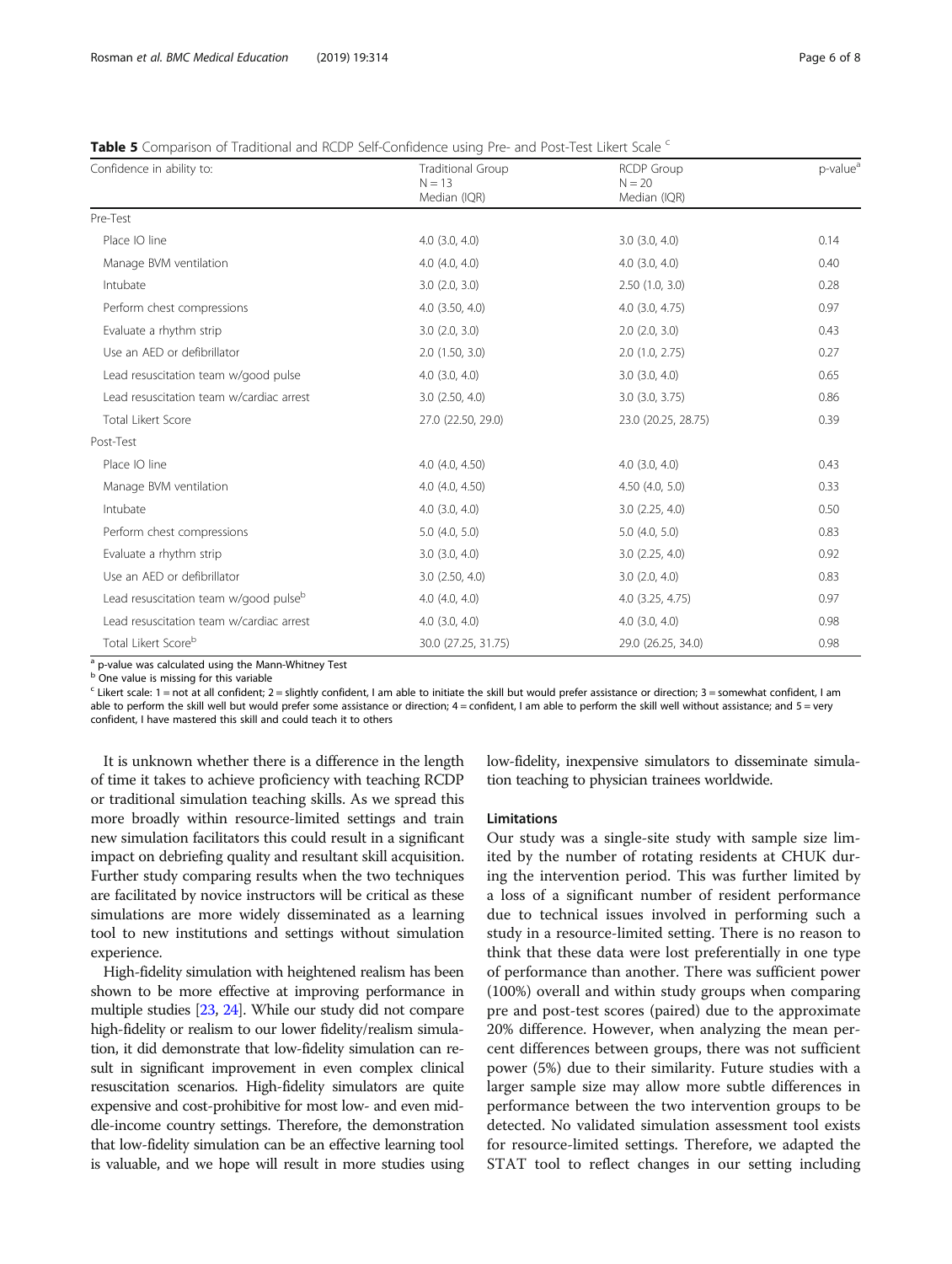<span id="page-6-0"></span>both available supplies and personnel. It is possible that these modifications affected the validity of the tool. However, given that the same tool was used in both groups we would expect this effect to have minimal impact on the study outcomes. We also studied ICC to evaluate the reliability of our modified tool which showed high agreement between observers. Given that residents knew that they would be tested at the end of the study period it is possible that the Hawthorne effect played a role in minimizing the difference between groups. If those who felt less prepared for post-testing studied extra because they knew a post-performance test would be administered it would minimize the effect size of one vs. the other debriefing methodology. Finally, our study is limited in that it only evaluated performance on simulated scenarios and not on participant performance on resuscitations with real patients in real emergencies. Therefore, we cannot comment on the translation of knowledge and skills from the learning environment to the clinical environment. Future studies are needed to further evaluate the impact of similar curricula on actual patient outcomes.

## Conclusions

This study demonstrates that a low-cost, low-fidelity simulation-based curriculum for pediatrics residents in Rwanda resulted in significant performance improvement in a complex simulated pediatric resuscitation. While there were trends towards more improvement in performance, resident self-confidence and satisfaction in the RCDP group we did not have the statistical power to detect whether an actual difference between these groups existed. Our results show that simulation cases utilizing instruction with both RCDP and traditioonal debriefing can be useful in teaching complex pediatric resuscitation skills that are critically needed in resource-limited settings.

## Additional files

[Additional file 1:](https://doi.org/10.1186/s12909-019-1742-4) Pediatric Simulation Test Case and Modified Simulation Assessment Tool. This includes the testing case script as well as the STAT assessment tool with which the case performance was scored. (DOCX 40 kb)

[Additional file 2:](https://doi.org/10.1186/s12909-019-1742-4) Modified STAT scoring guide. This is the standardized grading system by which all simulation performances were assessed on each item. (DOCX 27 kb)

[Additional file 3:](https://doi.org/10.1186/s12909-019-1742-4) RCDP Respiratory Case 1. This is one of the respiratory cases we used in our RCDP simulation curriculum describing in detail the objectives and teaching points for each round. (DOCX 19 kb)

[Additional file 4:](https://doi.org/10.1186/s12909-019-1742-4) Traditional Respiratory Case 1. This is the corresponding respiratory case we used in the traditional simulation curriculum outlining the objectives and teaching points for the debriefing. (DOCX 17 kb)

#### Abbreviations

AED: Automated external defibrillator; ALS: Advanced life support; ANCOVA: Analysis of covariance; BVM: Bag valve mask; CHUK: Centre Hospitalier Universitaire de Kigali; CPR: Cardiopulmonary resuscitation; ICC: Intraclass correlation coefficient; IO: Intraosseous; IV: Intravenous; PGY: Post-graduate year; RCDP: Rapid cycle deliberate practice; STAT: Simulation team assessment tool

#### Acknowledgements

We would like to acknowledge the assistance of Centre Hospitalier Universitaire de Kigali and the Rwanda Pediatrics Residency in allowing us to conduct this study, the CHUK Simulation lab for providing us with the space, support and materials for our simulation sessions and Dr. Lisine Tuyisenge for her support and assistance.

#### Author's contributions

SLR conceptualized and designed the study, assisted with design and modification of the data collection instrument, performed scoring of resuscitations and oversaw data collection, drafted the initial manuscript and reviewed and revised the manuscript. RN assisted with data collection and reviewed and revised the manuscript. HMB assisted with data collection and reviewed and revised the manuscript. CU assisted with data collection and reviewed and revised the manuscript. EAC performed data analysis, drafted the initial manuscript and reviewed and revised the manuscript. DLW reviewed and revised the manuscript. MCR conceptualized and designed the study, assisted with design and modification of the data collection instrument, performed scoring of resuscitations and oversaw data collection, drafted the initial manuscript and reviewed and revised the manuscript. All authors have read and approved the manuscript.

#### Funding

There were no sources of funding for this study.

#### Availability of data and materials

All data generated or analyzed during this study are included in this published article [and its supplementary information files].

#### Ethics approval and consent to participate

This study was approved by the Boston Children's Hospital, Baylor College of Medicine, and Centre Hospitalier Universitaire de Kigali Internal Review Boards. Written consent to participation was obtained from all participants.

#### Consent for publication

Not applicable.

#### Competing interests

The authors declare that they have no competing interests.

#### Author details

<sup>1</sup>Department of Pediatrics, Harvard Medical School, Division of Emergency Medicine/Harvard Medical School, 300 Longwood Ave, Boston, MA 02130, USA. <sup>2</sup> Department of Pediatrics, University of Rwanda, Kigali, Rwanda. <sup>3</sup> <sup>3</sup>Department of Pediatrics, Section of Pediatric Emergency Medicine, Baylor College of Medicine/ Texas Children's Hospital, Houston, TX, USA.

#### Received: 12 December 2018 Accepted: 31 July 2019 Published online: 22 August 2019

#### References

- 1. Rhodes A, Evans LE, Alhazzani W, et al. Surviving Sepsis campaign. Crit Care Med. 2017. <https://doi.org/10.1097/CCM.0000000000002255>.
- 2. Kleinman ME, Chameides L, Schexnayder SM, et al. Part 14: pediatric advanced life support: 2010 American Heart Association guidelines for cardiopulmonary resuscitation and emergency cardiovascular care. Circulation. 2010. <https://doi.org/10.1161/CIRCULATIONAHA.110.971101>.
- 3. Campbell H, Duke T, Weber M, English M, Carai S, Tamburlini G. Global initiatives for improving Hospital Care for Children: state of the art and future prospects. Pediatrics. 2008;121(4):e984–92. [https://doi.org/10.1542/](https://doi.org/10.1542/peds.2007-1395) [peds.2007-1395](https://doi.org/10.1542/peds.2007-1395).
- 4. Molyneux E, Ahmed S, Robertson A. Improved triage and emergency care for children reduces inpatient mortality in a resource-contrained setting. Bull World Heal Organ. 2006;84(4):314–9.